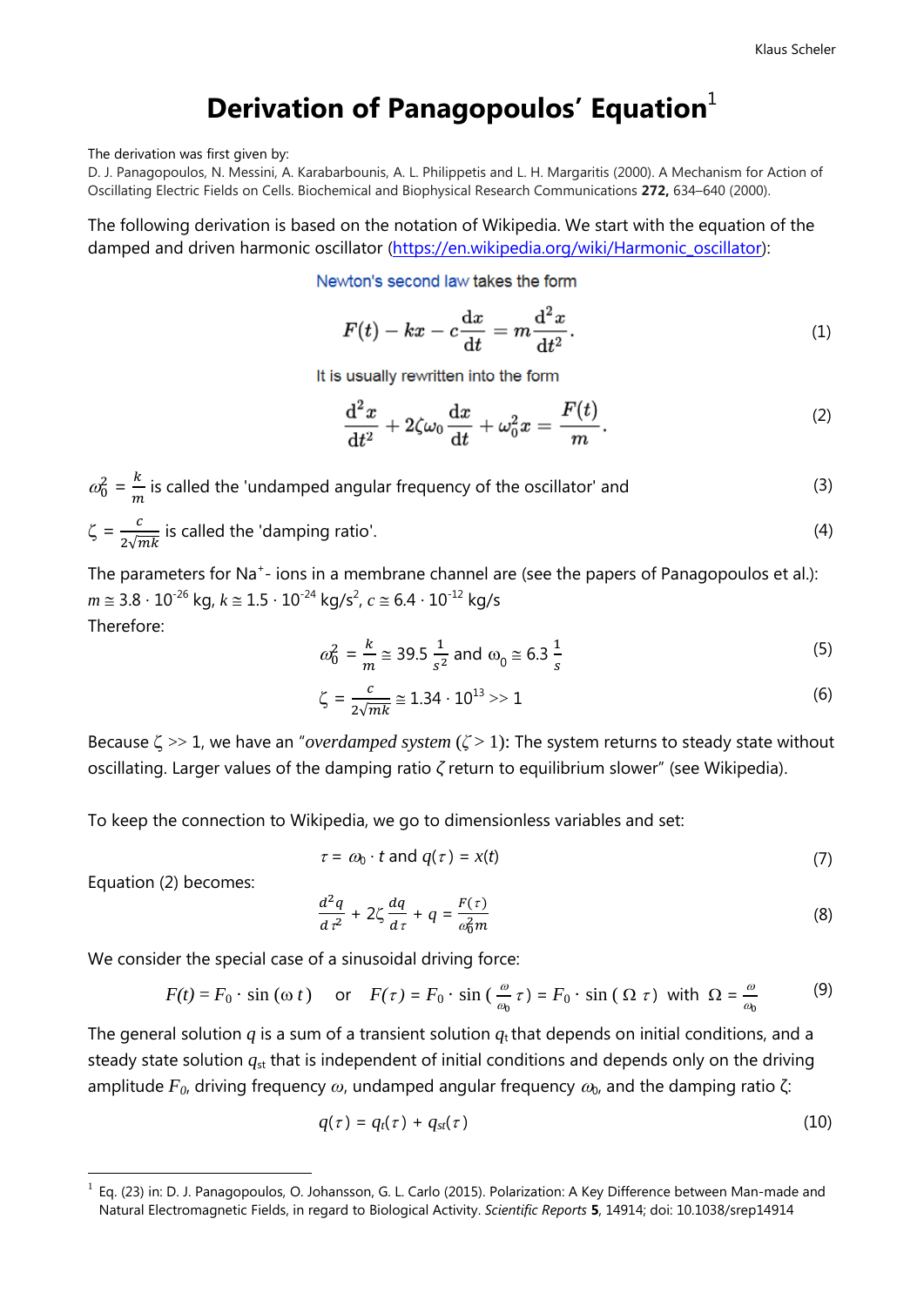## **1. The transient solution**  $q_t(\tau)$ :

According to Wikipedia the solution based on solving the ordinary differential equation is for *ζ* > 1 and arbitrary constants  $c_1$  and  $c_2$ :

$$
q_t(\tau) = e^{-\zeta \tau} \left( c_1 e^{\tau \sqrt{\zeta^2 - 1}} + c_2 e^{-\tau \sqrt{\zeta^2 - 1}} \right)
$$
 (11)

Due to  $\zeta \gg 1$ , which implies  $\int \zeta^2 - 1 \leq \zeta$ , and  $\tau$  not too large (e.g.  $\tau < 10^{-3}$  or  $t < 1$  ms, which is typical for the length of a pulse in mobile communication), we get the approximated function

$$
q_t(\tau) \cong c_1 + c_2 e^{-2\zeta \tau} \tag{12}
$$

And with eq.  $(3)$ ,  $(4)$  and  $(7)$  we have

$$
x_t(t) \cong c_1 + c_2 e^{-2\zeta \omega_0 t} = c_1 + c_2 e^{-\frac{c}{m}t}
$$
\n(13)

## **2. The steady-state solution**  $q_{st}(\tau)$ :

Apply the ["complex variables](https://en.wikipedia.org/wiki/Complex_analysis) method" by solving the auxiliary equation (15) below for  $Q_{st}(\tau)$  and then finding the real part of its solution  $(q_{st}(\tau) = \text{Re } Q_{st}(\tau))$ : (14)

$$
\frac{d^2Q_{st}}{d\tau^2} + 2\zeta \frac{dQ_{st}}{d\tau} + Q_{st} = \frac{F_0}{\omega_0^2 m} \left( -i \right) \left[ \cos \left( \Omega \tau \right) + i \sin \left( \Omega \tau \right) \right] = -i \frac{F_0}{\omega_0^2 m} e^{i \Omega \tau} \tag{15}
$$

Supposing the solution is of the form

$$
Q_{st}(\tau) = \frac{F_0}{\omega_0^2 m} A e^{i(\Omega \tau + \phi)}
$$
 (16)

Inserting this solution into the differential equation gives:

$$
- \Omega^2 A + 2 \zeta i \Omega A + A = -i e^{-i\phi} = -i \cos \phi - \sin \phi \tag{17}
$$

Equating the real and imaginary parts results in two independent equations

$$
(22 - 1) A = \sin \phi \quad \text{and} \quad -2 \zeta \Omega A = \cos \phi \tag{18}
$$

Therefore:

$$
\tan \phi = -\frac{\Omega^2 - 1}{2 \zeta \Omega} \tag{19}
$$

We consider only the case, where  $\Omega \geq 1$  or  $\omega \geq \omega_0$ . Therefore  $\tan \phi \leq 0$  or  $-\frac{\pi}{2}$  $\frac{\pi}{2} < \phi \leq 0$  and from equation (18) we get:  $A < 0$ .

Squaring both equations (18) and adding them together gives:

$$
A^{2}[(\Omega^{2} - 1)^{2} + (2 \zeta \Omega)^{2}] = 1
$$
\n(20)

Therefore

$$
A = A(\zeta, \Omega) = -\frac{1}{\sqrt{(\Omega^2 - 1)^2 + (2\zeta\Omega)^2}}
$$
(21)

The steady-state solution of eq. (15) is

$$
Q_{st}(\tau) = -\frac{F_0}{\omega_0^2 m} \frac{e^{i(\Omega \tau + \phi)}}{\sqrt{(\Omega^2 - 1)^2 + (2\zeta \Omega)^2}} \quad \text{with} \quad \phi = -\arctan(\frac{\Omega^2 - 1}{2\zeta \Omega}) \tag{22}
$$